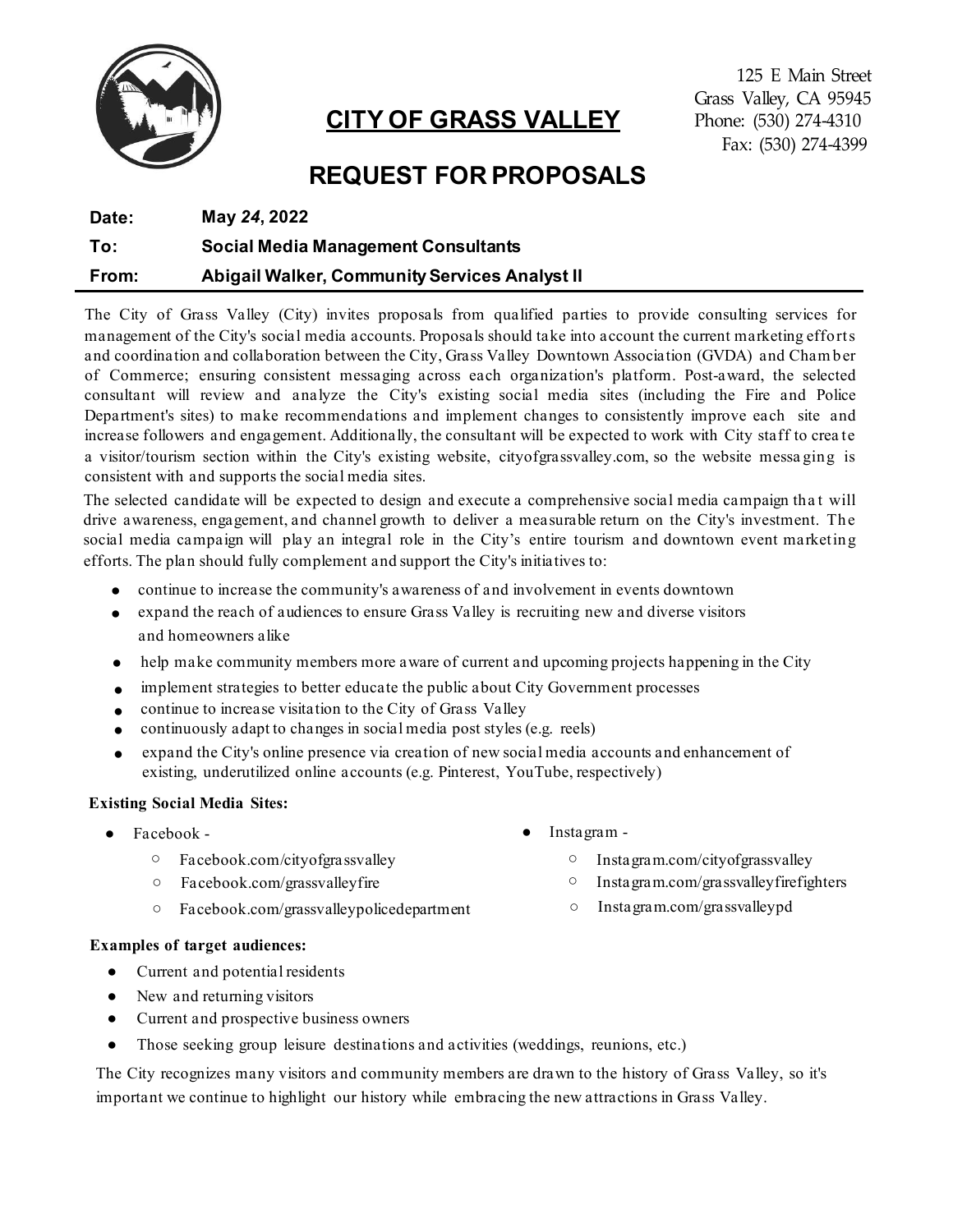## **Services required:**

- Planning design a comprehensive, holistic social media plan that meets the overall marketing objectives for the City. This includes planning regular meetings with assigned City staff to ensure consultant and City are continuously on the same page.
- Creative write, design, capture, and produce allsocial media content, including frequent (often daily) on-the-ground live coverage of special events in Grass Valley.
- Optimization consistent, results-focused testing and calibration of all social media messaging and advertising.
- Reporting deliver monthly reports to the City to review campaign performance to date and provide copies of reports upon request (e.g. Google Analytics)
- Coordination consultant will work closely with the City (including Fire and Police Departments) to provide creative support in all social media efforts for City-sponsored events and projects (ex. Cornish Christmas, Thursday Night Market, etc.).
- Crisis monitoring consultant will provide in-depth social media monitoring, as well as proactive and reactive strategies and messaging in the event of a citywide crisis or emergency (including, but not limited to natural disasters, a major crime event or greater issues of public health and safety). Further crisis-specific initiatives may occur, and will be considered on a case-by-case
- Comment Response Respond to questions and concerns posted on City's social media sites (within reason).

# **Budget:**

The overall project budget is approximately \$25,000 which includes consultant fees for strategy and implementation and expenditure on social media ads, videos, etc. for a twelve (12) month period. The contract that results from this RFP will specify a maximum "not to exceed" fee. A budget amount and paymentschedule will be agreed upon between the City and the contractor during contract negotiations.

All applicable costs may be charged to the contract within the agreed upon fixed price limit. Appropriate charges may include wages and salaries, overhead, travel, materials and subcontractor costs. Contractor shall provide all necessary equipment including software, materials, supplies, and safety equipment required for its personnel to perform the services accurately, efficiently, and safely. Compensation for these items shall be considered included in the Contractor's overhead. Only those items listed in the cost proposalshall be reimbursed by the City.

The City will not provide financial assistance to the contractor beyond negotiated fees but will collaborate with the contractor and give reasonable cooperation in the collection of information and facilitation of meetings with appropriate agencies. The City of Grass Valley shall not be liable for any pre-contractual expenses incurred by the Contractor in the preparation of its proposal. Pre-contractual expenses are defined as expenses incurred by the Contractor in preparing its proposal; submitting the proposal; negotiating with the City of Grass Valley related to this RFP; or any other expenses that may be incurred by the Contractor prior to the date of award of this Contract.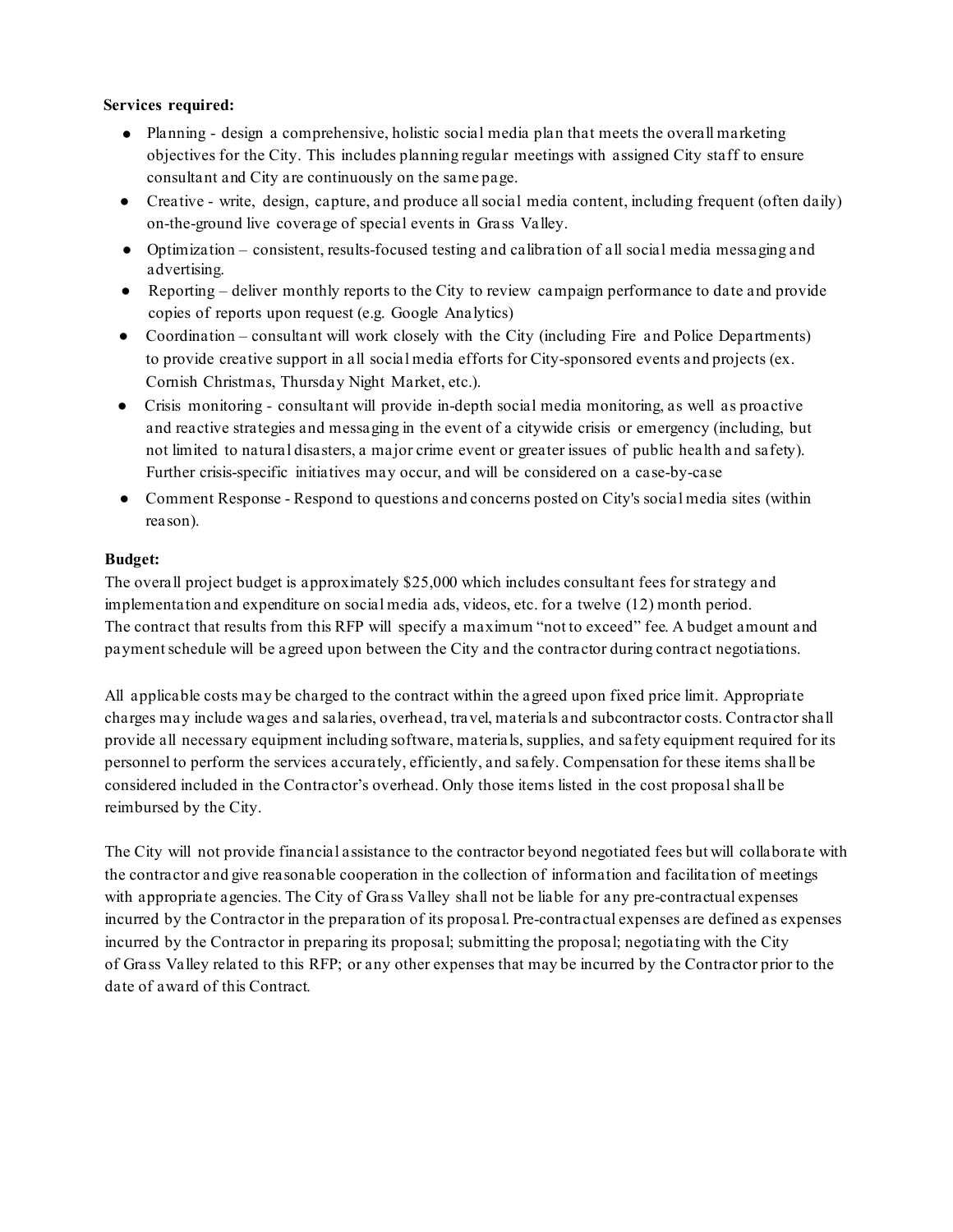| <b>CRITERIA</b>                                   | <b>WEIGHT/POINTS</b> |
|---------------------------------------------------|----------------------|
| Understanding of the work to be done              |                      |
| Capabilities of consultant                        | 25                   |
| Qualifications and Availability of Proposed Staff | 35                   |
| Project Understanding and Approach                | 35                   |
| TOTAL                                             | 100                  |

Submittals will be reviewed for responsiveness, and responsive submittals will further be screened by a selection committee in accordance with the above criteria. The firm(s) submitting the highest rated proposalmay be invited for interviews (optional).

The City reserves the right to make an award without further discussion of the submittal with the offeror. Therefore, the proposalshould be submitted initially on the most favorable terms that the firm or individualmight propose.

The City reserves the right to award a contract to the firm(s) that presents the best qualifications and whose proposal best accomplishes the desired results.

The City reserves the right to reject any or all proposals, or to waive minor irregularities in said proposals, or to negotiate with the successful firm(s). In the case of differences between written words and figures in a proposal, the amount stated in written words shall govern. In the case of a difference in unit price versus the extended figure, the unit price shall govern.

Award of a contract will not be based on discrimination based on race, religion, color, age, sex or nationalorigin in accordance with the requirements of Title 49 CFR 26.13(b).

# **General Requirements:**

- Proven work experience as a social media manager.
- The minimum general proposal requirements include Qualifications and experience of consultant, demonstrated understanding of scope of work and suggested approach to project, Capacity to perform work within schedule and budget, Billing rates, hourly or monthly, to remain in effect for the duration of the project, Any additional terms or conditions to which the parties may agree
- Please provide three references.
- In-person or virtual meetings or conference calls may be requested of proposing vendors during the evaluation period.
- See attached standard Professional Services Agreement template. If applicable, prevailing wages are required.
- Initial agreement term to be 1 year with allowable extensions as agreed upon.
- Agreement execution and project kickoff to begin within three weeks of notification of award.

## **Proposal Format:**

Each response to this RFP shall include the information described in this section. Provide the information in the specified order. Failure to include all the elements specified may be cause for rejection. Additional information may be provided butshould be succinct and relevant to the goals of this RFP. Excessive information will not be considered favorably.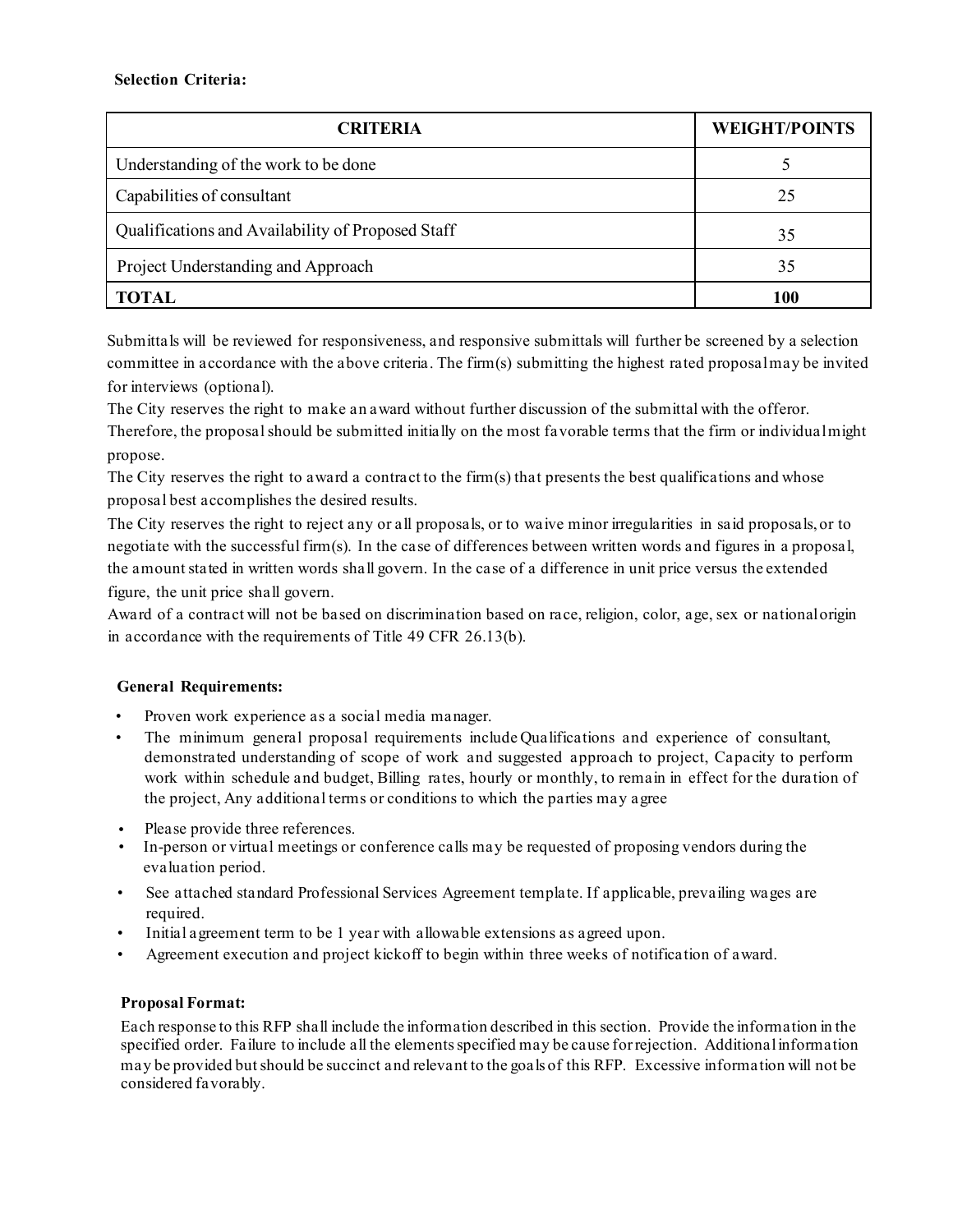### **Cover Letter with the following information:**

- **•** Title of this RFP
- Name and Mailing Address of Firm (include physical location if mailing address is a PO Box)
- Contact Person, Telephone Number, Fax Number, and Email Address
- A statement that the submitting firm will perform the services and adhere to the requirements described in this RFP, including any addenda (reference the addenda by date and/or number).
- Acknowledgement that all proposals may be considered public information. After award of this RFP, all of part of any submittal may be released to any person or firm who may request it. Therefore, proposers shall specify in their Cover Letter if any portion of their submittal should be treated as proprietary and not releasable as public information. Proposers should be aware that all such requests may be subject to legal review and challenge.

**Signature Requirements -** The Cover Letter must be signed by an officer empowered by the Consultant to sign such material and thereby commit the Consultant to the obligations contained in the RFP response. Further, the signing and submission of a response shall indicate the intention of the proposer to adhere to the provisions described in this RFP and a commitment to enter a binding contract.

- Proposals submitted on behalf of a Partnership shall be signed in the firm name by a partner or the Attorney-In-Fact. If signed by the Attorney-In-Fact, there shall be attached to the proposal a Power-Of-Attorney evidencing authority to sign proposals, dated the same date as the proposal and executed by all partners of the firm.
- Proposals which are submitted on behalf of a Corporation shall have the correct corporate name thereon and the actual signature of the authorized officer of the corporation written (not typed) below the corporate name. The title of the office held by the person signing for the corporation shall appear below the signature of the officer.
- Proposals which are submitted by an Individual doing business under a firm name ("dba") shall be signed in the name of the individual doing business under the proper firm name and style.

**Executive Summary** – Provide a brief narrative of your firm's approach to the project, providing an overview to the details identified in the Scope of Work. Include the Firm's Organization Chart, including its constituent parts, and size variation of staffing levels over the past five years.

**Capabilities of Firm –** Provide a maximum of two (2) single page summaries of the firm's experience with similar projects. The summaries should include the date(s) and duration of the project, one reference and a brief description of the project. The description is to include, at a minimum, an outline of the complexities of the project and the firm's approach to the completing the project. Related experience to local agency projects of similar size and magnitude should be included in this summary. Provide no more than one (1) reference per project including Consultant staff that worked on the project, contact name and phone number. Preference is given to project references that have directly worked with proposed staff.

**Qualifications and Availability of ProposedStaff –** Identify specific staff members to be assigned to this contract and specify the percentage of time key staff members are available duringthis project.

Provide a summary of the qualifications, and experience of each team member assigned to this project, including length of service with the firm, and the qualifications/experience of any sub-consultant staff on your project team. Resumes should not be more than one (1) page per team member in this section. Also describe current and anticipated workload of each team member who will be assigned to the project; include a discussion of project commitments made to other agencies and a table showing the percentage of time key staff members are available during the project.

**Project Understanding & Approach –** Provide a detailed discussion of your firm's approach to the successful implementation of this project. Include thorough discussions of methodologies you believe are essential to accomplishing this project including constraints, milestones, and required approvals relating to the project.

Provide a summary on your firm's plan to accomplish this project and include any special services your firm offers to meet the City of Grass Valley's need for a timely completion and overall success of this project.

Identify potential areas of concern relating to proposed scope of work that will require more detailed analysis.